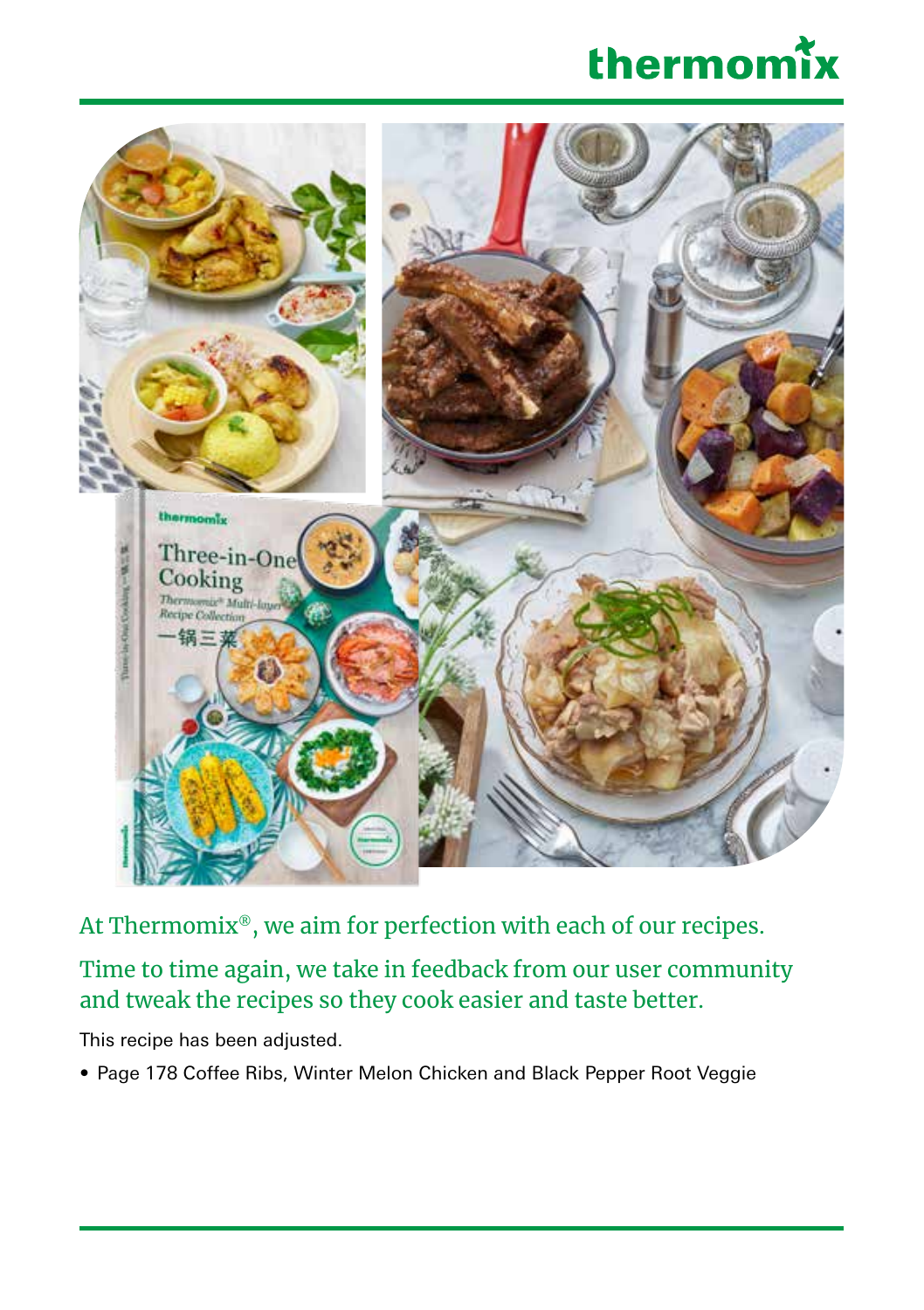# **COFFEE RIBS, WINTER MELON CHICKEN AND BLACK PEPPER ROOT VEGGIE**

#### **INGREDIENTS Coffee ribs**

800 g pork ribs, cut into pieces (5-6 cm) 1 tbsp oyster sauce or ½ tbsp chicken stock powder 2½ tbsp sugar (refer to step 5) ½ tsp salt ½ tbsp light soy sauce 1 tsp sesame oil, dark (roasted) 1 tbsp custard powder 150 g water (refer to step 5) 2 tbsp maltose (refer to step 5) 1 tbsp Worcestershire sauce  $Ina$ for to step 5) 3¼ tsp instant coffee powder (refer to

## **Winter melon chicken**

400 g chicken thigh fillets, with skin, cut into pieces (3 cm) 1 tbsp oyster sauce or ½ tbsp chicken stock powder 1 tbsp Chinese rice wine (Shaoxing Hua Tiao) 1 pinch salt (optional) 200 g winter melon, peeled, cut into slices (1 cm) 10 g sesame oil, dark (roasted) 4 ginger slices 1 sprig spring onion, chopped, to garnish (refer to step 5)

#### **USEFUL ITEMS**

steaming dish (Ø 20 cm)

# **PREPARATION**

# **Coffee ribs**

step 5)

1. Place a large bowl onto mixing bowl lid, weigh in pork ribs. Add oyster sauce, ½ tbsp sugar, salt, light soy sauce, sesame oil and custard powder and mix. Marinate and set aside.

# **Winter melon chicken**

- 2. Place a bowl onto mixing bowl lid, weigh in chicken. Add oyster sauce, rice wine and salt. Place a steaming dish (Ø 20 cm) onto mixing bowl lid, weigh in winter melon. Arrange reserved chicken onto it. Set aside.
- 3. Place sesame oil and ginger slices into mixing bowl, sauté **4 min/120°C/speed** . Drizzle on prepared steaming dish. Insert the dish in Varoma dish. Clean mixing bowl.







2 h 20 min easy 15 pieces



*Nutritional values per piece:* Energy 49 kcal/ Protein 0 g/ Carbs 10 g/ Fat 1 g/ Sodium 30 mg/ Dietary fibre 0 g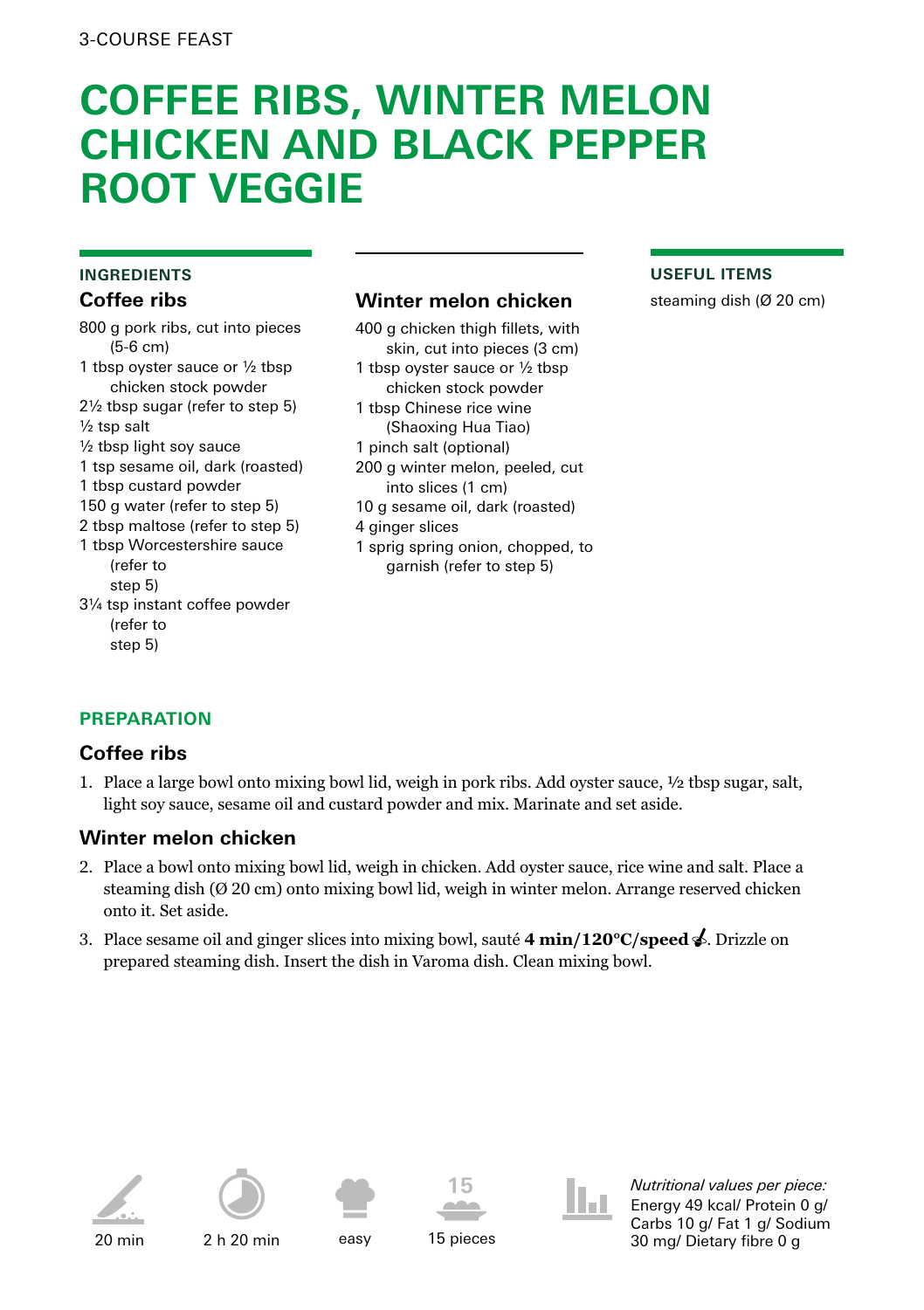#### **INGREDIENTS**

### **Black pepper root veggie**

400 g root vegetables (Russet potatoes, carrots, sweet potatoes and taro root), cut into cubes (1 cm) 80 g brown onions, cut into cubes (1 cm) 1 tbsp olive oil 1 pinch ground black pepper 1 pinch salt

# **Black pepper root veggie**

- 4. Place root vegetables and onions onto Varoma tray. Place reserved marinated pork ribs and marinade into mixing bowl, set Varoma dish and tray in postion. Close Varoma lid and cook **25 min/Varoma/** $\bigcirc$ **/speed**  $\bigcirc$ **. Remove Varoma and set aside.**
- 5. Add water, maltose, Worcestershire sauce, 3 tsp instant coffee powder and sugar to mixing bowl, without measuring cup, stir fry **15 min/120<sup>o</sup>C/** $\bigcirc$ **/speed**  $\bigcirc$ . Add  $\frac{1}{4}$  tsp instant coffee powder to mixing bowl and mix well with spatula, stir pork ribs to let sauce coat well. Transfer pork ribs to a serving dish. Transfer steamed root vegetables into a serving plate, drizzle with olive oil, ground black pepper and salt. Toss well. Garnish steamed chicken with spring onion. Serve hot.

### **TIPS**

- To remove the smell from raw pork, before cooking place pork ribs and 600 g water into mixing bowl, blanch **30 min/50°C/ /speed** . This will also remove impurities and blood within the meat.
- You can marinate coffee ribs at least 3 hours or overnight before cooking.